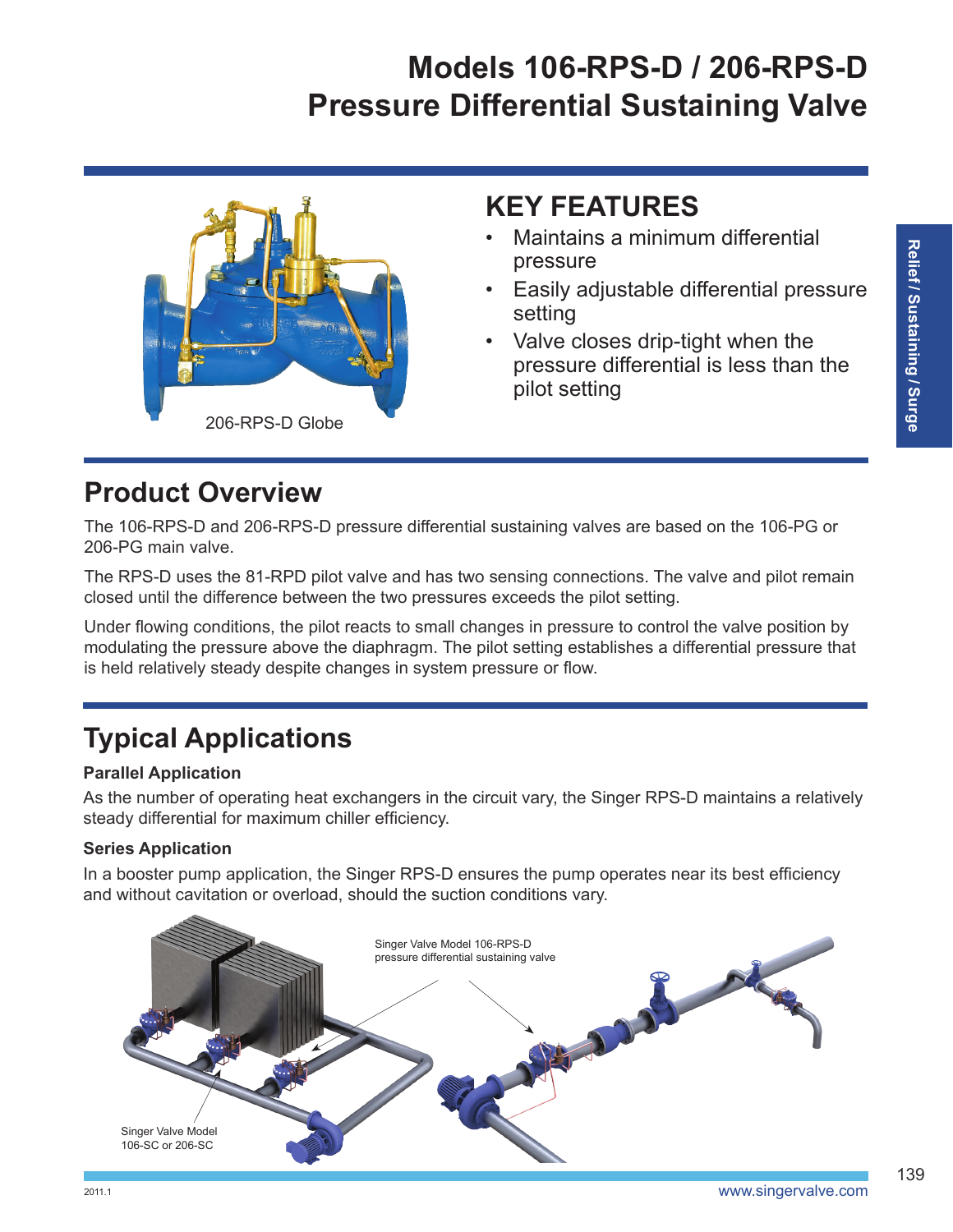# **Models 106-RPS-D / 206-RPS-D Pressure Differential Sustaining Valve**

### **Schematic Drawing**



- 1. Main Valve 106-PG or 206-PG
- 2. Isolation Valve standard 4 in / 100 mm and larger
- 3. Strainer standard 4 in / 100 mm and larger
- 4. Fixed Restriction 1/8 in / 3.2 mm
- 5. Model 852-B Closing Speed Control
- 6. Model 81-RPD Pilot
	- Specify for 5 to 50 psi / 0.35 to 3.5 bar, 10 to 80 psi / 0.70 to 5.5 bar, 20 to 200 psi / 1.3 to 13.8 bar, 100 to 300 psi / 6.9 to 20.7 bar.
- 7. Isolation Valve standard 4 in / 100 mm and larger
- 8. Isolation Valve standard all sizes
- 9. Opening Speed Control (optional)

### **Standard Materials**

Standard materials for pilot system components are:

- ASTM B-62 bronze or ASTM B-16 brass
- AISI 316 stainless steel trim

## **Specifications**

- The valve shall be a Singer Valve model 106-RPS-D / 206-RPS-D, size "\_\_\_\_\_", ANSI Class 150 (ANSI 300, ANSI flanges drilled to ISO PN 10 / 16/ 25 or 40) pressure rating / flange standard, globe (angle), style valve. The Model 81-RPD Differential Pilot spring range shall be "\_\_\_ to psi / bar, with set-point preset at Singer Valve to "\_\_\_" psi / bar. Assembly shall be according to Schematic A-0428B.
- The valve will automatically open when the pressure differential across the valve exceeds the pilot set-point. Under flowing conditions, the pilot reacts to small changes in pressure to control the valve position by modulating the pressure above the diaphragm. The pilot setting establishes a differential pressure, which is held relatively constant despite changes in system pressure or flow.
- Refer to Main Valve section, see page 11, 106-PG (or 206-PG) for detailed information pertaining to valve sizes and materials, selection criteria and specifications.
- Refer to Pilot and Accessories section, see page 249, Model 81-RPD Differential Pressure Pilot for detailed information pertaining to materials and specifications.

## **Selection Summary**

- 1. Select the valve with sufficient capacity using the available pressure drop.
- 2. Usually operating in the continuous, "C", service range up to 20 ft/s / 6 m/s



140